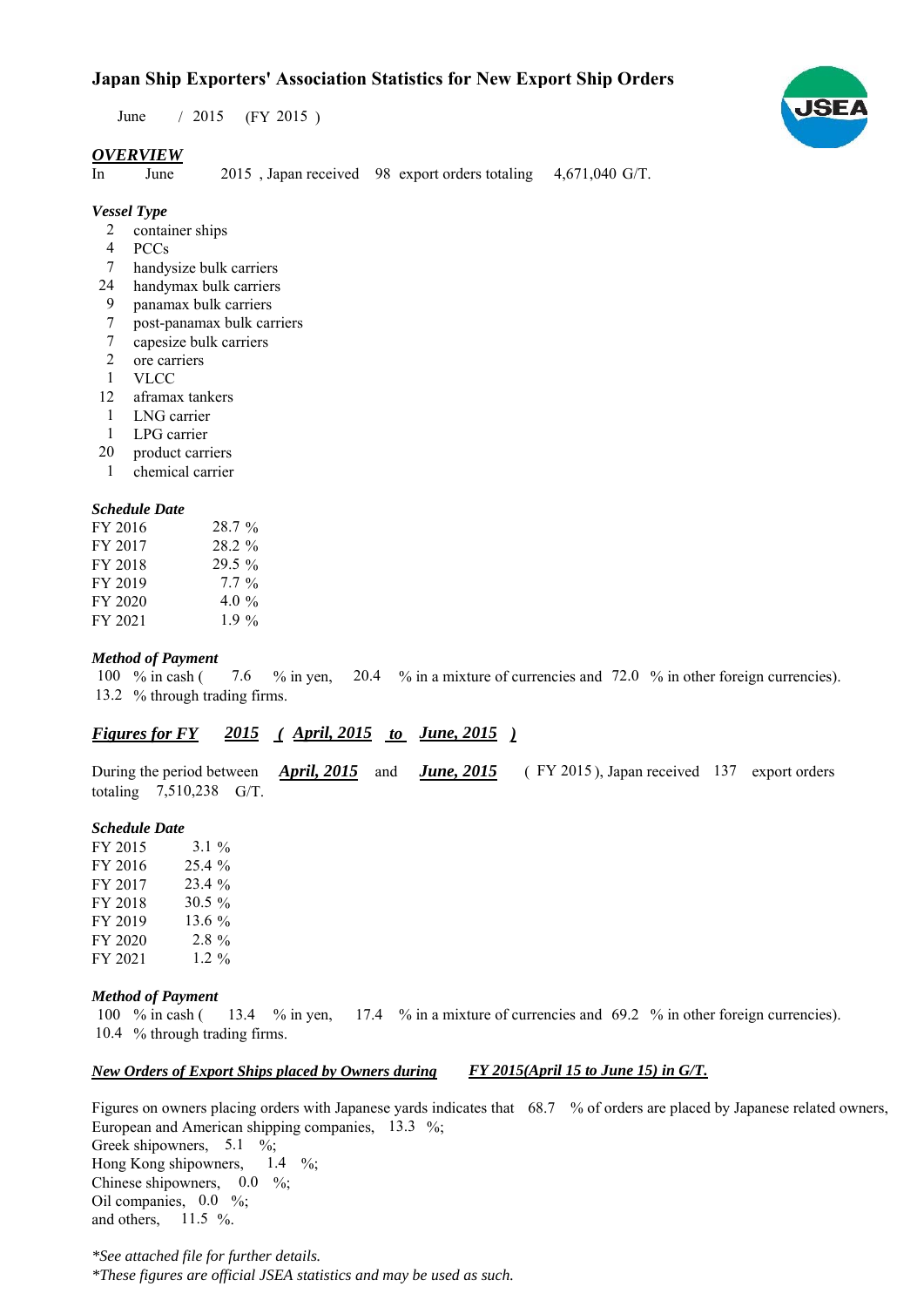#### New Export Orders Placed in June 2015 (FY 2015) Based on Fiscal Year

No. G/T No. G/T No. G/T No. G/T No. G/T No. G/T No. G/T No. G/T General Cargos ( 20 1,759,860 18 1,471,860 2 288,000 0 0 7 1,006,048 6 271,340 13 1,277,388 15 1,565,388 Bulk Carriers 208 8,162,290 185 7,243,890 23 918,400 14 559,350 9 303,300 56 2,638,200 79 3,500,850 118 4,997,790 Tankers | 44| 2,959,400|| 39| 2,642,900| 5| 316,500| 8| 810,200| 1| 160,300| 36| 1,761,500| 45| 2,732,000| 60| 4,276,400 Combined Carriers 0 0 0 0 0 0 0 0 0 0 0 0 0 0 0 0 Others | 0 | 0 || 0 || 0 || 0 || 0 || 0 || 0 || 0 || 0 || 0 | Total 272 12,881,550 242 11,358,650 30 1,522,900 22 1,369,550 17 1,469,648 98 4,671,040 137 7,510,238 193 10,839,578 FY 2014 / FY2013 (%) \* 78.1 77.8 80.8 92.8 323.6 137.7 141.1 \*\* 102.1 In CGT | | 6,285,421|| | 5,613,475 | | 671,946| | 637,373 | | 610,784| | 2,136,388 | | 3,384,545|| | 4,958,087 Description Apr 14 to Mar 15 Apr 14 to Feb 15 March 2015 April 2015<br>No. 6/T No. 6/T No. 6/T No. 6/T No. 6/T May 2015 June 2015 Apr 15 to June 15 Jan 15 to June 15

*Figures for shipbuilding orders of 500 G/T and over for export as steel vessels placed with JSEA members are covered.*

\*FY 2014/FY2013

\*\*Calendar Year 2015

JSEA (July 2015)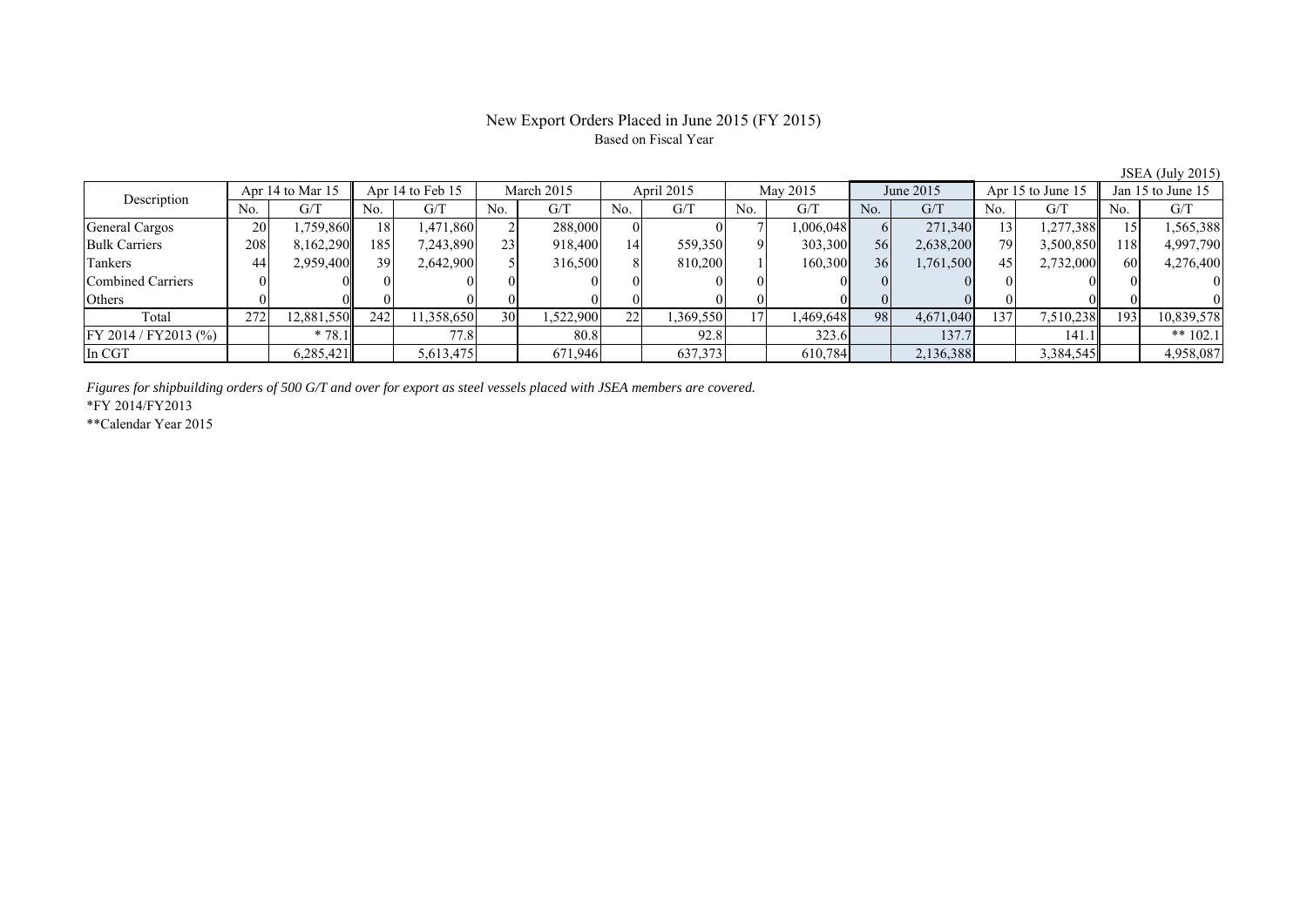# Export Ships Delivered in June 2015 (FY 2015) Based on Fiscal Year

| $\frac{1}{2}$ $\frac{1}{2}$ $\frac{1}{2}$ $\frac{1}{2}$ $\frac{1}{2}$ $\frac{1}{2}$ $\frac{1}{2}$ $\frac{1}{2}$ $\frac{1}{2}$ $\frac{1}{2}$ $\frac{1}{2}$ $\frac{1}{2}$ $\frac{1}{2}$ $\frac{1}{2}$ $\frac{1}{2}$ $\frac{1}{2}$ $\frac{1}{2}$ $\frac{1}{2}$ $\frac{1}{2}$ $\frac{1}{2}$ $\frac{1}{2}$ $\frac{1}{2}$ |                  |            |                  |            |            |           |            |         |                 |         |           |         |                   |           |                   |           |
|---------------------------------------------------------------------------------------------------------------------------------------------------------------------------------------------------------------------------------------------------------------------------------------------------------------------|------------------|------------|------------------|------------|------------|-----------|------------|---------|-----------------|---------|-----------|---------|-------------------|-----------|-------------------|-----------|
| Description                                                                                                                                                                                                                                                                                                         | Apr 14 to Mar 15 |            | Apr 14 to Feb 15 |            | March 2015 |           | April 2015 |         | May 2015        |         | June 2015 |         | Apr 15 to June 15 |           | Jan 15 to June 15 |           |
|                                                                                                                                                                                                                                                                                                                     | No.              | G/T        | No.              | G/T        | No.        | G/T       | No.        | G/T     | No.             | G/T     | No.       | G/T     | No.               | G/T       | No.               | G/T       |
| General Cargos                                                                                                                                                                                                                                                                                                      | 14               | 558,741    |                  | 328.175    |            | 230,566   |            |         |                 | 150,709 |           | 79,974  |                   | 230,683   |                   | 511,270   |
| <b>Bulk Carriers</b>                                                                                                                                                                                                                                                                                                | 251              | 10,124,499 | 221              | 8,896,573  | 30         | 227,926   | <b>20</b>  | 702,381 | 17 <sub>1</sub> | 641,484 | 17        | 684,199 | 54                | 2,028,064 | 142               | 5,595,272 |
| Tankers                                                                                                                                                                                                                                                                                                             |                  | 1,081,581  |                  | 1,081,581  |            |           |            |         |                 | 13,122  |           | 8,000   |                   | 21.122    |                   | 99,556    |
| Combined Carriers                                                                                                                                                                                                                                                                                                   |                  |            |                  |            |            |           |            |         |                 |         |           |         | $\Omega$          |           |                   |           |
| Others                                                                                                                                                                                                                                                                                                              |                  |            |                  |            |            |           |            |         |                 |         |           |         |                   |           |                   |           |
| Total                                                                                                                                                                                                                                                                                                               | 282              | 11,764,821 | 249              | 10,306,329 | 33         | 1,458,492 | 20         | 702,381 | 19              | 805,315 | 201       | 772,173 | 59                | 2,279,869 | 156               | 6,206,098 |
| FY 2014 / FY 2013 (%)                                                                                                                                                                                                                                                                                               |                  | * 98.0     |                  | 96.6       |            | 109.9     |            | 82.8    |                 | 100.5   |           | 77.7    |                   | 86.3      |                   | ** 97.5   |
| In CGT                                                                                                                                                                                                                                                                                                              |                  | 5,461,524  |                  | 4,801,083  |            | 660.441   |            | 335,069 |                 | 377,993 |           | 365,148 |                   | 1,078,210 |                   | 2,876,720 |

*Deliveries of new shipbuilding orders of 500 G/T and over for export as steel vessels placed with JSEA members are covered.*

\*FY 2014/FY2013

\*\*Calendar Year 2015

JSEA (July 2015)